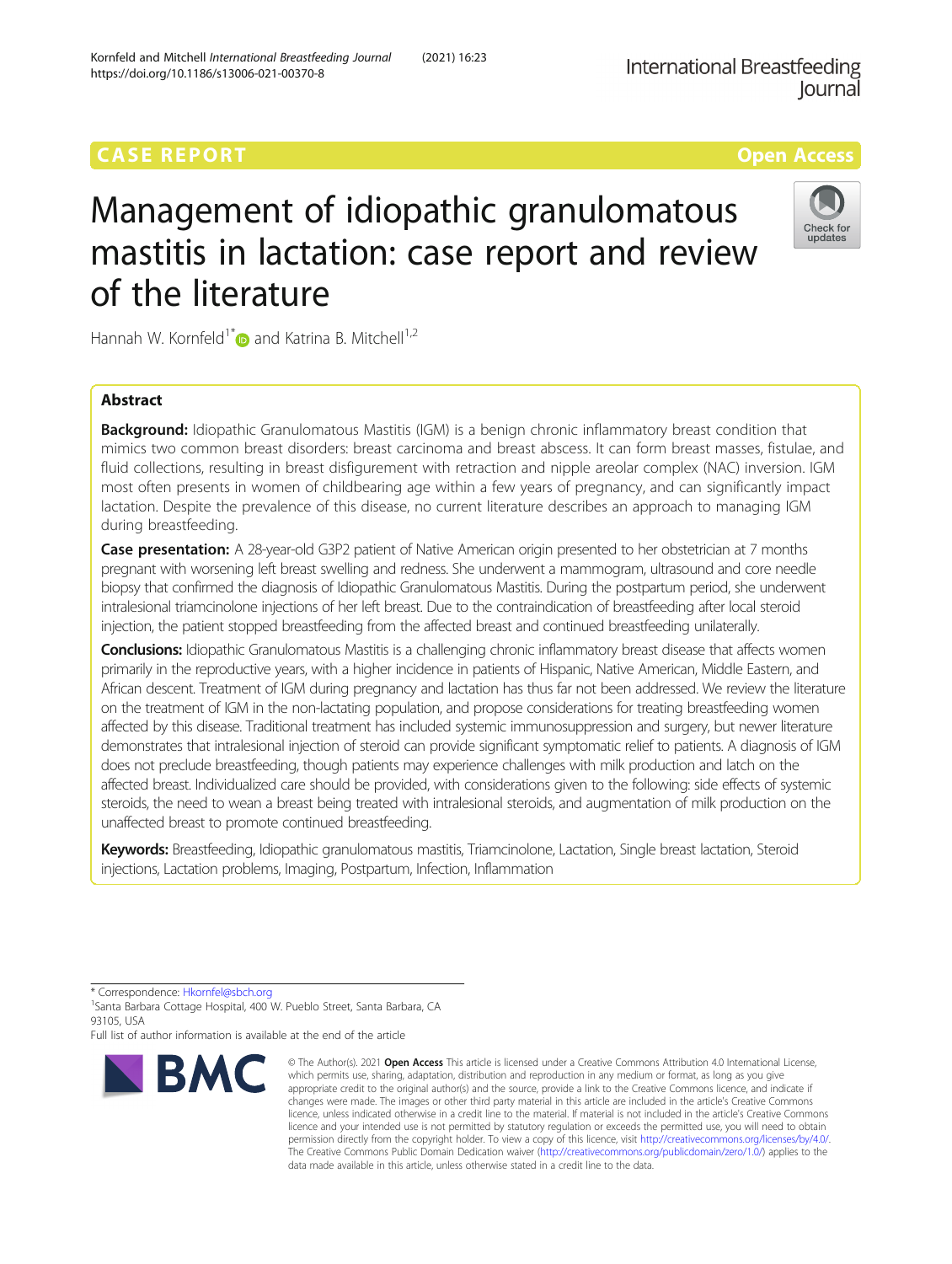# Background

Idiopathic Granulomatous Mastitis (IGM) is a benign chronic inflammatory breast condition, first described in 1972 by Kessler and Wooloch, that mimics two common breast disorders: breast carcinoma and breast abscess [[1](#page-5-0)]. It can form breast masses, fistulae, and fluid collections, resulting in breast disfigurement with retraction and nipple areolar complex (NAC) and inversion. IGM most often presents in women of childbearing age within a few years of pregnancy, and is most common in women of Hispanic, Asian, Middle Eastern or African origin [[2](#page-5-0), [3](#page-5-0)]. Evaluation involves breast imaging with ultrasound and mammogram, and core needle biopsy to establish a diagnosis [[4](#page-5-0)].

In the past, treatment of IGM involved incision and drainage of fluid collections, extensive debridement, mastectomy, as well as oral steroids, methotrexate and other anti-inflammatories including colchicine [\[5](#page-5-0)–[7\]](#page-5-0). More recent management has shifted to minimally invasive approaches, including aspiration of fluid and intralesional injection of steroids [\[8](#page-5-0), [9](#page-5-0)]. Additionally, methotrexate and azathioprine can be used as steroid-sparing agents and help promote long-term remission [\[10\]](#page-5-0).

There is no consensus in the field regarding optimal management, even in non-lactating patients. Some of the uncertainty in treatment might come from uncertainty in causation. IGM has been thought of as infectious, inflammatory and autoimmune [\[11\]](#page-5-0). Recently, a few studies using low dose prednisone, 25 mg/day and 0.8 mg/kg/day have been shown effective in treatment of disease, supporting a more inflammatory or autoimmune etiology  $[12-14]$  $[12-14]$  $[12-14]$ . There is some suggestion that *Coryne*bacterium kroppenstedtii is associated with IGM; however, there is no evidence that targeting these bacteria alters the disease course and may reflect normal breast microbiome [\[15,](#page-5-0) [16\]](#page-5-0).

Treatment during breastfeeding poses a particular challenge in terms of managing symptoms and protecting lactation, though no current literature describes the approach to this clinical scenario. We describe the experience of a patient diagnosed during pregnancy with IGM, and her management during lactation. We review the literature on the treatment of IGM in the nonlactating population, and propose guidelines for treating breastfeeding women affected by this disease.

# Case presentation

A 28-year-old G3P2 patient of Native American origin presented to her obstetrician at 7 months pregnant with several months of left breast swelling and redness. At the recommendation of her obstetrician, she underwent diagnostic mammogram and ultrasound showing an illdefined hypoechoic mass-like area in the left breast 10:00 position, 4 cm from the nipple. Core needle biopsy demonstrated granulomatous mastitis. She also had developed erythema nodosum on her bilateral lower extremities during pregnancy. Tuberculosis was ruled out. Evaluation for autoimmune disease, including serology, was negative. Her obstetrician started a steroid taper at 30 mg per day for a 6 day course, decreasing by 5 mg per day. The patient experienced improvement in pain and swelling during this time. This taper concluded 3 weeks prior to delivery; no further steroids were prescribed in order prevent hematologic or infectious complications at birth.

The patient began breastfeeding after delivery and continued to breastfeed from both breasts. She was not able to utilize an electric pump to express milk from her left breast due to discomfort and minimal milk extraction. She did report that the baby latched comfortably with audible swallows from the left breast, but she felt there was less milk production than from the right breast. The patient also felt she produced less milk in comparison to previously breastfeeding her other two children for 1 year without requiring infant formula. Beginning at 2 weeks postpartum, at the recommendation of the pediatrician, the patient initiated infant formula to maintain appropriate weight gain in the current infant. The infant had regained birthweight at two and a half weeks post- partum. Due to her left breast pain and swelling, the patient also restarted prednisone at 20 mg by mouth daily at 2 weeks postpartum.

She presented at 4 weeks postpartum to the breast surgeon for evaluation of worsening redness and pain in the left breast despite being compliant with prednisone. She noticed increased difficulty with her infant's latch on the affected breast due to pain, as well as decreased swallows that she felt corresponded to decreased breastmilk volume. On exam, a large mass-like area with erythema and induration in the left breast was appreciated. This extended from the 9:00 to 4:00 position in the periareolar region, measuring approximately  $8.0 \times 8.0 \times 9.0$ cm total size. There was no fistula present.

The patient elected to undergo tapered discontinuation of her oral steroid over the course of 1 week and injection of 40 mg/1 mL triamcinolone mixed with 3 mL 2% lidocaine into the affected areas of her left breast. Due to long-acting depot mechanism and high transfer of triamcinolone into breastmilk, the breast surgeon advised her to discontinue breastfeeding from the affected breast; triamcinolone was expected to remain in the breast for 3 weeks until the time of the next injection [[17\]](#page-5-0). She initiated pumping on the unaffected right breast to stimulate increased production and continued to provide the infant with additional formula supplementation as needed. At the advice of her breast surgeon, she started galactagogues with brewer's yeast and moringa three times daily. She used ibuprofen and acetaminophen as needed for pain, as well as warm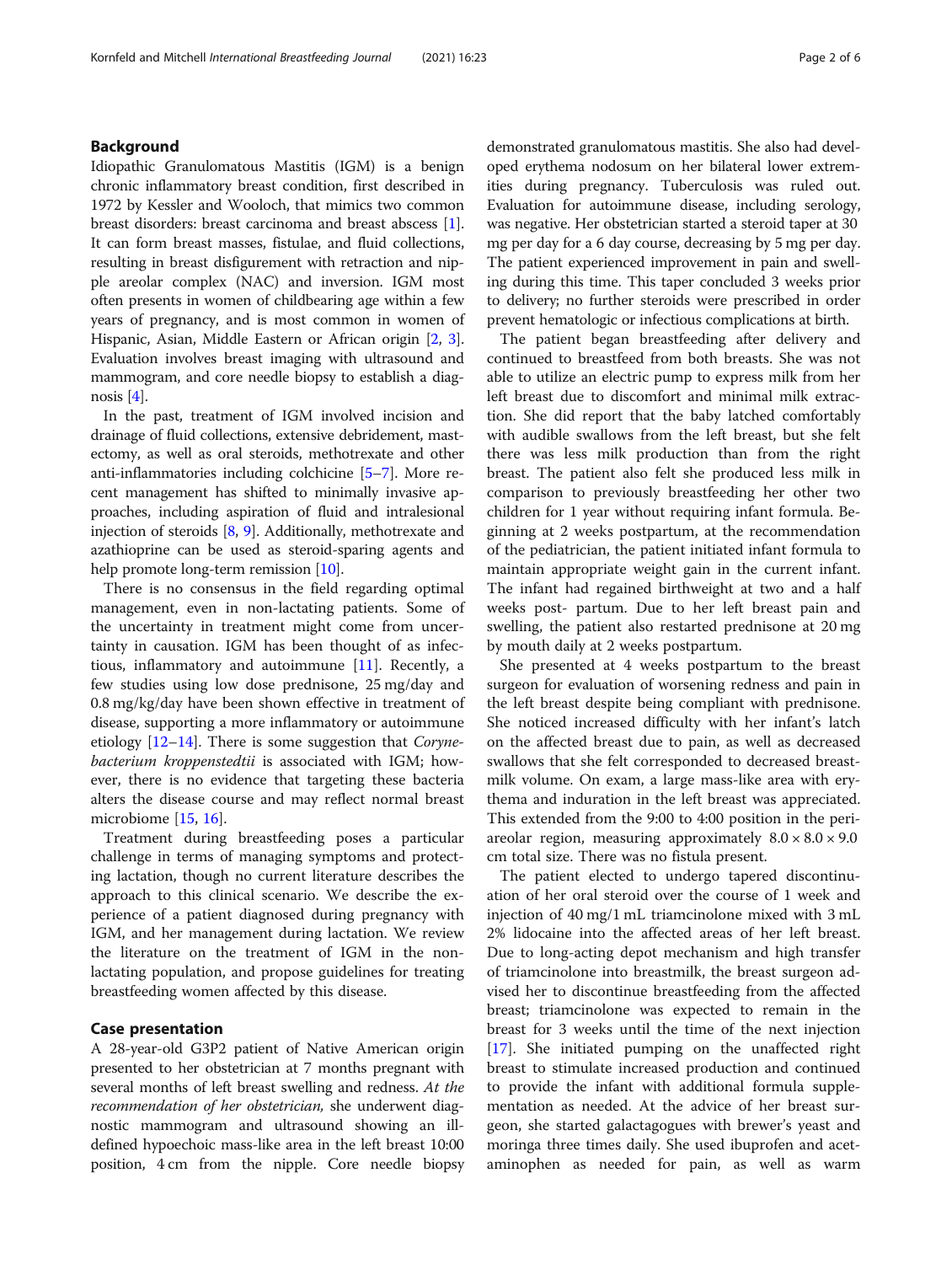compresses and ice. Her milk production on the left breast was low, and she did not require hand expression to relieve engorgement.

On follow up 3 weeks later, the patient had developed right nipple pain. This pain was considered related to increased engorgement in the right breast, as well as, the infant clamping in adjustment to increased flow of unilateral milk. The patient was instructed in lymphatic massage and utilized a laid-back breastfeeding position to reduce velocity of flow in the right breast [\[18](#page-5-0), [19\]](#page-5-0).

Her left breast pain had improved, and the mass had decreased in size to  $6.0 \times 6.0 \times 5.0$  cm from 11:00-3:00. She had developed a new draining fistula in the 1:00 position. An additional 40 mg/1 mL triamcinolone mixed with 3 mL 2% lidocaine was injected into the affected areas of her left breast.

At 10 weeks postpartum (6 weeks after presentation to the breast surgeon), the patient indicated that she would like to attempt to resume breastfeeding from the affected left breast. On examination, the fistula was closed and there was a decreased mass-like area in the left breast to approximately  $4.0 \times 3.0 \times 2.0$  cm size. Therefore, no steroid injection was performed. The images showing the difference in volume between her right and left breasts at this time is demonstrated in Fig. 1. Comparison images demonstrating improvement in her left breast are illustrated in Fig. [2.](#page-3-0)

Three weeks later, the patient presented with increased redness and pain in the previously affected left breast. The patient had attempted breastfeeding from the left breast, but had stopped due to pain and low milk production. A new fistula in the 1:00 position and developed with new erythema and fluctuance in the 7:00 position with an associated new  $2.0 \times 2.0 \times 1.0$  cm mass-like area. An injection of 40 mg/1 mL triamcinolone mixed with 3 mL 2% lidocaine was performed into the 1:00 and 7:00 positions of the left breast and she was advised to stop breastfeeding from the left breast after the injection.

At three-week follow-up, the patient had developed a new 9:00 position fistula, but there was decreased masslike effect and erythema in the remainder of the breast. She elected to resume breastfeeding from the left breast and start and oral prednisone taper over 6 days, 30 mg of prednisone per day, tapering to 5 mg per day. She noticed gradual decrease in erythema and fluctuance and no new fistulae. She continued to breastfeed from both breasts until 7 months postpartum. At this point, she stopped breastfeeding due to gradual decrease in milk production over time.

# Discussion and conclusions Presentation

In all patients, whether lactating or not, IGM is a challenging clinical scenario to manage, particularly since many women experience a protracted waxing and waning course of symptoms. Some patients may present with a mass alone that spontaneously regresses, whereas others demonstrate significant erythema, fluid collection formation, and recurrent fistulization from the onset of the disease [\[20\]](#page-5-0).

Most symptomatology is localized to the periareolar region extending outward  $[21]$  $[21]$ . As one area of inflammation becomes more quiescent, new disease may present in a new quadrant of the breast  $[20]$ . Without any intervention, the IGM generally will resolve within a few years of presentation [\[22](#page-5-0)]. With systemic immunosuppression with methotrexate and/or azathioprine, the disease tends to subside earlier. However, patients may experience a flare months after apparent resolution [[10](#page-5-0), [23\]](#page-5-0). Importantly, azathioprine has a good safety profile in pregnancy and lactation [[24\]](#page-5-0).

# Evaluation and diagnosis

All patients with suspected IGM require breast imaging and core needle biopsy to confirm diagnosis; this is safe in breastfeeding [[2\]](#page-5-0). Tuberculosis should be ruled out [[25\]](#page-5-0) and patients should be referred to a rheumatologist to rule out underlying autoimmune disorder. The relationship with erythema nodosum and IGM is unclear, but it has been hypothesized that it can represent an extra-mammary form of IGM [[26](#page-5-0)].

#### General principles of treatment

In the non-lactating population, traditional treatment has included systemic steroids, methotrexate and antibiotics, local care involves procedures ranging from incision and drainage, wide local excision with wound vacuum placement, or mastectomy [\[2](#page-5-0), [27\]](#page-5-0). A systematic review of 3060 patients found that more industrialized countries use surgery more frequently, and more rural

Fig. 1 At 10 weeks postpartum, the left breast affected by IGM is no longer lactating; right breast is lactating

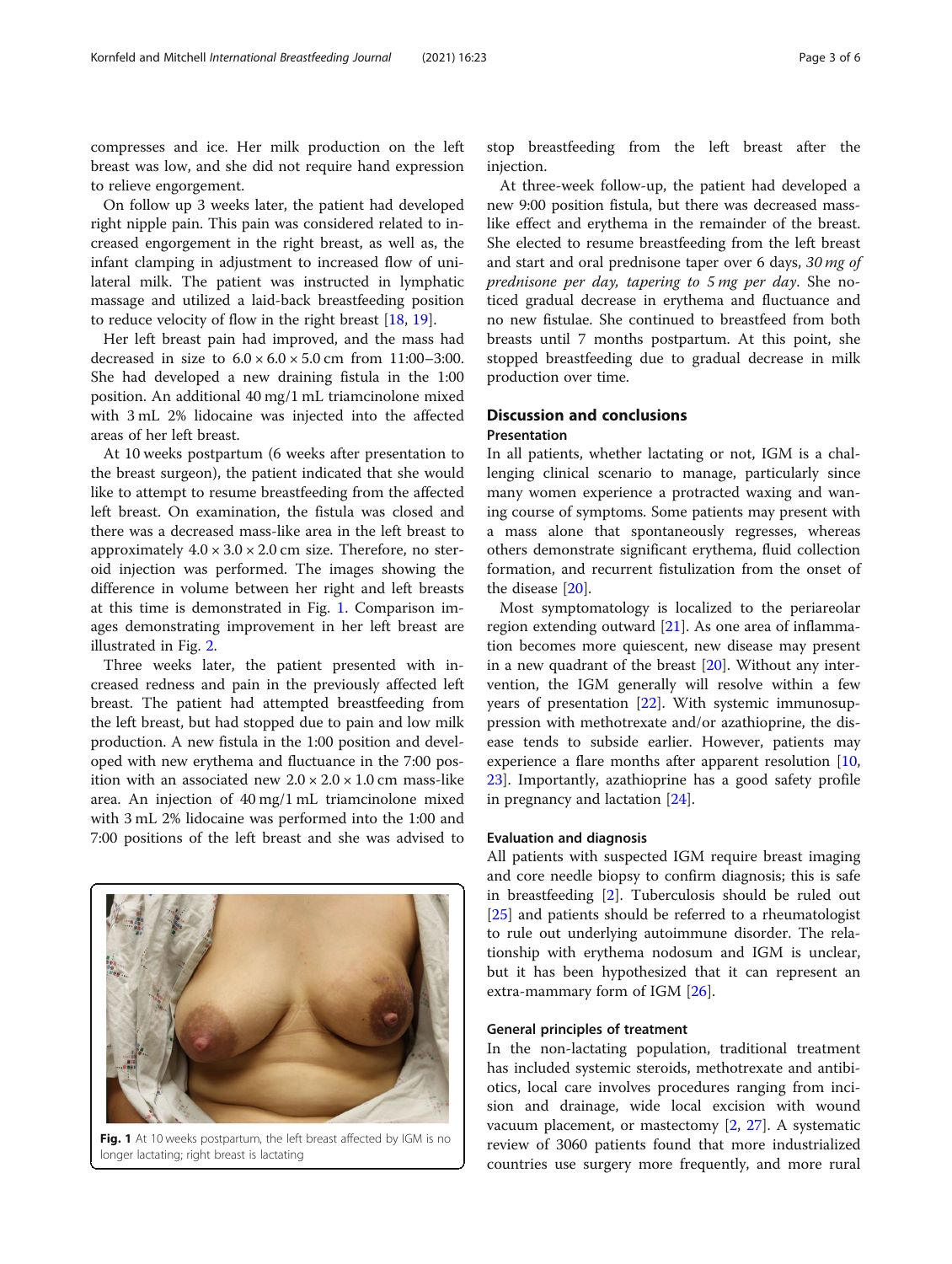<span id="page-3-0"></span>

countries have a tendency to rely more heavily on antibiotics [[28\]](#page-5-0). Regardless of location, steroids are often used, and it is common for IGM to require a combination of several therapies [[28\]](#page-5-0). A large study of IGM that investigated 206 individuals in Iran recommends corticosteroids as first line treatment for this disease [\[3](#page-5-0)]. There are reports of surgical management with improved cosmetic outcomes and minimal complications, including mastectomy with immediate reconstruction, but there is also report of surgery causing increased inflammatory reaction and fistulazation [\[7](#page-5-0), [10,](#page-5-0) [29\]](#page-5-0). While antituberculosis agents such as rifampin have been utilized, they also have been associated with rebound inflammation [\[30,](#page-5-0) [31\]](#page-5-0).

Cultures of fluid collections often demonstrate Corynebacterium, Streptococci, Staphylococci or Bacteroides; however, the traditionally utilized antibiotics of doxycycline and trimethoprim-sulfamethoxazole have not shown clinically significant results in terms of disease severity or duration [\[32,](#page-5-0) [33](#page-5-0)]. This is likely related to the thought that IGM is an inflammatory rather than infectious disease, and culture results reflect the presence of common breast flora [[34\]](#page-5-0). More recently, IGM has been thought to have a significant autoimmune component, which supports the notion that localized steroids could be an effective treatment strategy [[31\]](#page-5-0).

Surgical intervention also remains controversial. While one study demonstrates a shortened duration to resolution compared with steroid injections and observation alone, not all cases require such aggressive treatment [[9\]](#page-5-0). More recently, it has become clear that repeated surgical intervention can potentiate inflammation and can increase disease severity  $[35]$  $[35]$ . One group compared recurrence for individuals who were treated with antibiotics and wide local excision, or incision and drainage plus steroids. The less invasive approach had significantly less recurrence [[35\]](#page-5-0). A retrospective study that demonstrated excision had a lower recurrence rate than the comparison group. However, this study was limited in that the comparison underwent warm compress, herb application, and drainage alone; this conservative approach without steroids would not be expected to treat the disease effectively [[36](#page-5-0)].

Instead of traditional invasive approaches that have not demonstrated clear success, intralesional triamcinolone injections every 1–2 weeks represent a promising minimally invasive approach with limited systemic side effects and good outcomes [[37\]](#page-5-0). After the first steroid injection, patients experience a marked decrease in disease volume, symptoms, and frequency of recurrence [[37\]](#page-5-0). Additionally, patients who receive steroid injections were likely to achieve a complete recovery without the adverse effects of oral steroids [\[37\]](#page-5-0). The frequency of injection can be adapted based on clinical circumstances, such as severity of presentation.

While triamcinolone injection directly into breast lesions can relieve symptoms, due to the potential for infant exposure to the steroid via breast milk, this treatment modality is not compatible with continued breastfeeding on the treated breast(s). This is related to high oral dose to infant and the potential infant side effects of growth suppression, and interference with corticosteroid production [[17](#page-5-0)]. The procedure for intralesional injection is outlined below, and can be performed with or without ultrasound guidance with an 18-gauge needle.

- Clean skin
- Aspirate any existing fluid
- Mix 40 mg/ 1 mL triamcinolone with 3 mL 2% lidocaine for a total volume of 4 mL
- Inject deeply into areas of active fistula, mass, erythema or induration.

Wound care should consist of managing drainage from fistulae with gauze and other non-adherent dressings. Tape should be avoided due to further abrasion and irritation of skin. Patients often experience significant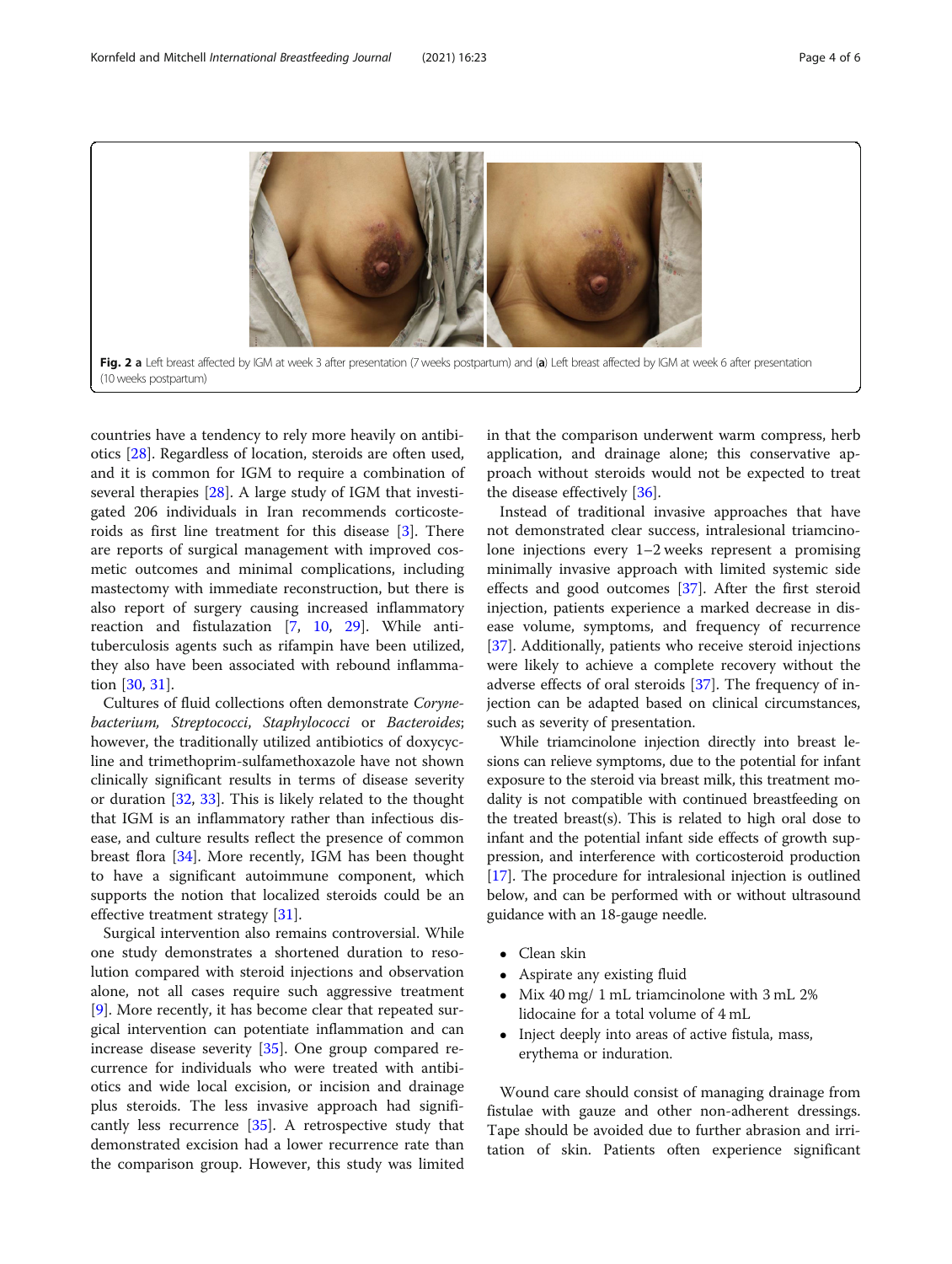distress related to the symptoms of the disease and psychosocial support should be provided.

#### Treatment during lactation

There is no data to suggest that breastfeeding prolongs the duration of symptoms of IGM, and the diagnosis of IGM does not preclude lactation. Interestingly, a recent study demonstrated a small minority of IGM patients, not in the lactational period, who have demonstrated elevated prolactin from either dopamine antagonist medications or a prolactinoma [[38](#page-5-0)]. Like much of other proposed pathophysiologic mechanisms in IGM, the exact relationship to prolactin remains unclear.

Special considerations for treatment for breastfeeding women include the fact that oral steroids decrease milk production [[39](#page-5-0)]. Maternal insomnia, agitation, and risk for depression also are of concern in the postpartum population [\[39,](#page-5-0) [40\]](#page-5-0). Triamcinolone injections in the breast are contraindicated with breastfeeding from that breast for approximately 2 weeks [\[17\]](#page-5-0). In high doses such as those used with anti-neoplastic therapy, methotrexate is not compatible with breastfeeding. Limited information suggests that single or weekly doses may demonstrate low levels of methotrexate in breastmilk, but some expert opinions also warn against this use during lactation [[41](#page-5-0)]. Azathioprine as studied primarily in inflammatory bowel disease populations, is safe during lactation, may provide more ideal systemic therapy in the breastfeeding population [\[42\]](#page-5-0).

We recommend individualized care with considerations given to the following options:

- Continuing oral steroids with knowledge oral steroids may not be particularly effective. Systemic steroids cause known side effects as outlined above, including reduction in milk production, insomnia, agitation, and depression, however low-dose or even higher doses for a short duration are likely compatible with lactation [\[39\]](#page-5-0).
- Avoiding use of methotrexate, which is generally incompatible with lactation. Consideration of azathioprine, which is compatible with lactation.
- Stopping breastfeeding and pumping from the affected breast, augmenting production on the unaffected breast, and utilizing intralesional triamcinolone injections on the affected breast.
- Not utilizing steroids and managing patients with supportive care only, such as gauze for draining fistulae to keep skin dry and minimize maceration.
- Pain management including non-steroidal antiinflammatory medications such as ibuprofen and acetaminophen, as well as conservative management with ice and heat per patient comfort.
- Repeated antibiotic treatments are not effective and can result in unintended and avoidable side effects, such as *Clostridium difficile* infections, gastrointestinal distress and future resistance.
- Psychosocial support for patient distress and discomfort
- Lactation consultant (IBCLC) involvement or other breastfeeding specialist to assist in unilateral weaning, to assure adequate milk supply and to offer breastfeeding support.

In conclusion, IGM is a challenging chronic inflammatory breast disease that affects women primarily in the reproductive years, with a higher incidence in patients of Hispanic, Native American, Middle Eastern, and African descent. Traditional treatment has included systemic immunosuppression and surgery, but newer literature demonstrates that intralesional injection of steroid can provide significant symptomatic relief to patients. A diagnosis of IGM does not preclude breastfeeding, though patients may experience challenges with milk production and latch on the affected breast. Individualized care should be provided, with considerations given to the side effects of systemic steroids; the need to wean a breast being treated with intralesional steroids; and, augmentation of milk production on the unaffected breast to promote continued breastfeeding.

#### Abbreviations

IGM: Idiopathic Granulomatous Mastitis; NAC: Nipple Areolar Complex

#### Acknowledgements

None.

#### Authors' contributions

All authors wrote, read and approved the final manuscript. Dr. Katrina Mitchell took care of and treated the patient.

# Funding

Not Applicable.

# Availability of data and materials

Not applicable.

# **Declarations**

# Ethics approval and consent to participate

This study was IRB Approved at the Presbyterian Hospital Albuquerque, New Mexico after direct consent was obtained from the patient.

#### Consent for publication

The patient is aware, and accepting, of her case being submitted for publication.

#### Competing interests

The authors declare that they have no competing interests.

#### Author details

<sup>1</sup>Santa Barbara Cottage Hospital, 400 W. Pueblo Street, Santa Barbara, CA 93105, USA. <sup>2</sup>Ridley Tree Cancer Center at Sansum Clinic, 540 West Pueblo Street, Santa Barbara, CA 93105, USA.